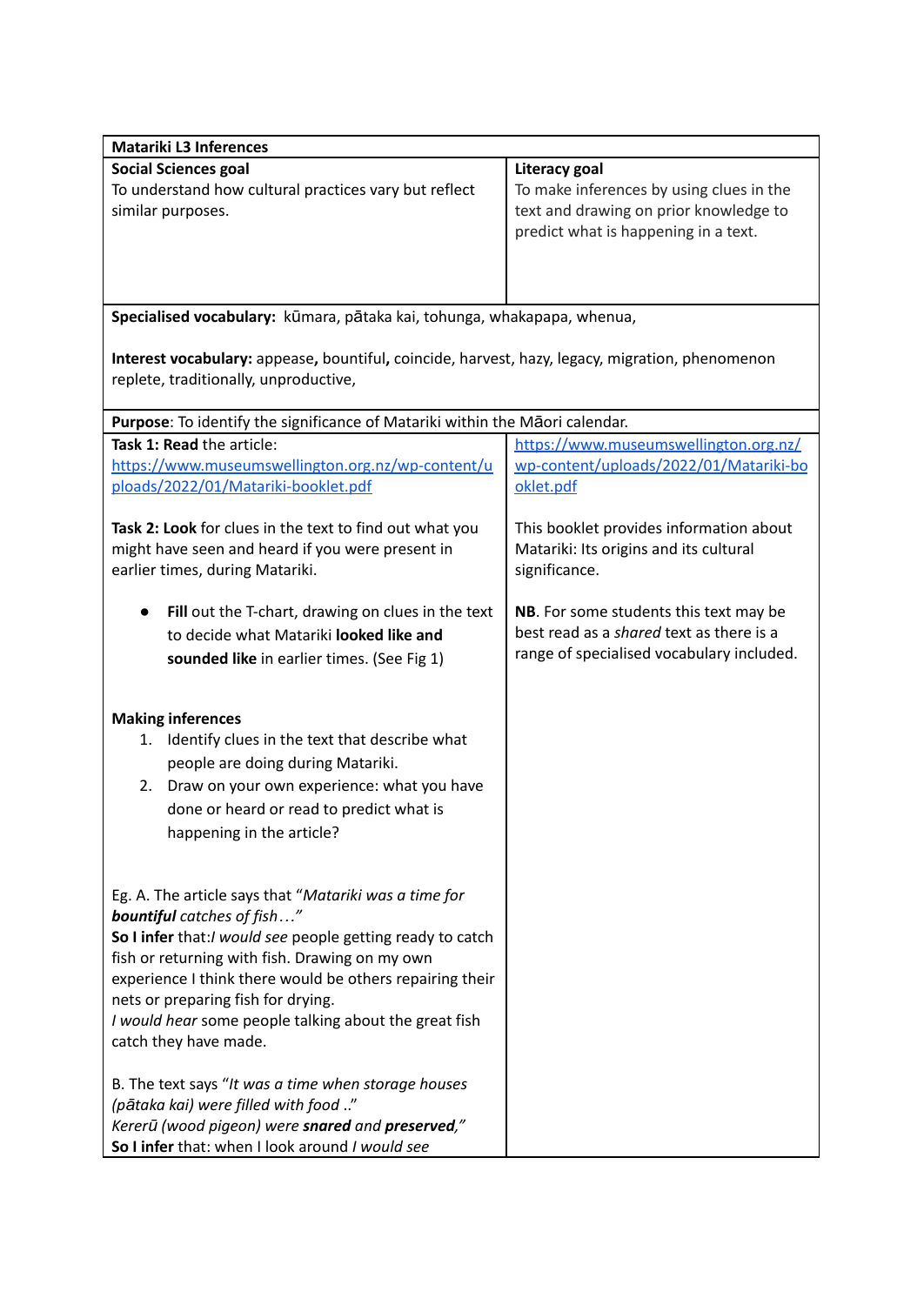| *the pātaka kai full of preserved birds, kūmera in the<br>storage pits,                                                                          |                                                             |
|--------------------------------------------------------------------------------------------------------------------------------------------------|-------------------------------------------------------------|
| *people preparing food, cooking and eating,<br>* I would hear people talking, laughing, others giving<br>instructions on how to prepare the kai. |                                                             |
| Task 3:                                                                                                                                          |                                                             |
| Using your clues from the T-chart in task 2.                                                                                                     |                                                             |
| A.) Write a brief diary extract of what you have seen                                                                                            |                                                             |
| and heard during the lead up to a traditional Matariki                                                                                           |                                                             |
| event.                                                                                                                                           |                                                             |
| Or                                                                                                                                               |                                                             |
| B.) Imagine being part of a picture or illustration that                                                                                         |                                                             |
| shows what life was like during Matariki.                                                                                                        |                                                             |
| Freeze in a position that helps an observer understand                                                                                           |                                                             |
| what you are doing.                                                                                                                              |                                                             |
| Each person in the group will take on a different role.                                                                                          |                                                             |
| Be very clear about what task you are doing.                                                                                                     |                                                             |
|                                                                                                                                                  |                                                             |
| Eg. Fishing, cooking, talking, writing a waiata,                                                                                                 |                                                             |
| preparing the ground, or perhaps being a lookout                                                                                                 |                                                             |
| searching for the stars.                                                                                                                         |                                                             |
| On a signal, one person at a time starts speaking and                                                                                            |                                                             |
| moving to show what they are doing or saying. When                                                                                               |                                                             |
| they have finished they freeze in position again and the<br>next person begins.                                                                  |                                                             |
| Observers should be able to gain a clear understanding                                                                                           |                                                             |
| of what used to happen before and during Matariki.                                                                                               |                                                             |
|                                                                                                                                                  |                                                             |
|                                                                                                                                                  |                                                             |
| Purpose: to find out why Matariki was revived.                                                                                                   |                                                             |
| Task 4:                                                                                                                                          | https://www.youtube.com/watch?v=                            |
| Matariki was revived around 2000.                                                                                                                | <b>BDHJCWdJWNY</b>                                          |
| What does Matariki mean today?                                                                                                                   | This interview starts with an                               |
| How is it celebrated now?                                                                                                                        | introduction from the former Seven                          |
| What has been retained from earlier times?                                                                                                       | Sharp team. It explains the significance                    |
|                                                                                                                                                  | of Matariki to Māori. It also gives some                    |
| View the video clip Seven Sharp looks at the meaning                                                                                             | information about the stars in the                          |
| <b>behind Matariki</b>                                                                                                                           | Matariki cluster. Iwi have different                        |
| and                                                                                                                                              | names for the stars. This clip uses the                     |
| Read the two webpages provided                                                                                                                   | most common names.                                          |
| http://www.teara.govt.nz/en/matariki-maori-new-year/pa                                                                                           |                                                             |
| ge-3                                                                                                                                             | http://www.teara.govt.nz/en/matariki-                       |
| https://ngawhetu.nz/index.php/matariki-hdn?start=8                                                                                               | maori-new-year/page-3                                       |
|                                                                                                                                                  | This webpage provides some                                  |
| Discuss in a small group<br>What is the purpose of Matariki today?                                                                               | background to Matariki and the                              |
| $\bullet$                                                                                                                                        | purpose of the revival.                                     |
| What are some of the features of traditional                                                                                                     | https://ngawhetu.nz/index.php/matari                        |
| Matariki that are present in today's celebration?                                                                                                | ki-hdn?start=8                                              |
|                                                                                                                                                  | This webpage from Nga Whetū offers                          |
| <b>Jot</b> down these ideas                                                                                                                      | an opinion about the purpose of the<br>revival of Matariki. |